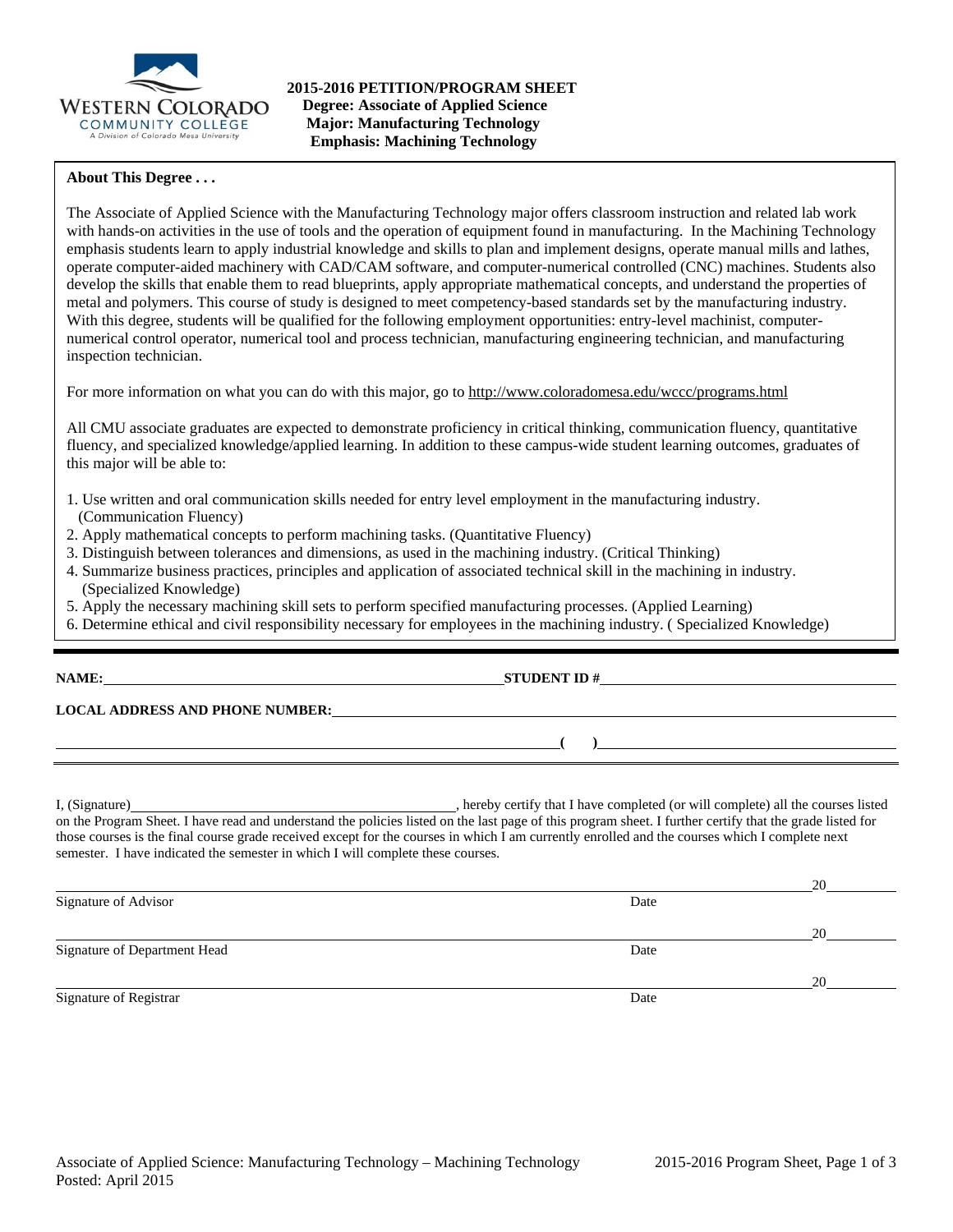### **DEGREE REQUIREMENTS:**

- 61 semester hours total (A minimum of 16 taken at CMU in no fewer than two semesters)
- 2.00 cumulative GPA or higher in all CMU coursework and a "C" or better must be achieved in coursework toward major content area.
- Pre-collegiate courses (usually numbered below 100) cannot be used for graduation.
- A student must follow the CMU graduation requirements either from 1) the program sheet for the major in effect at the time the student officially declares a major; or 2) a program sheet for the major approved for a year subsequent to the year during which the student officially declares the major and is approved for the student by the department head. Because a program may have requirements specific to the degree, the student should check with the faculty advisor for additional criteria. It is the student's responsibility to be aware of, and follow, all requirements for the degree being pursued. Any exceptions or substitutions must be approved by the student's faculty advisor and Department Head.
- When filling out the program sheet a course can be used only once.
- See the "Undergraduate Graduation Requirements" in the catalog for additional graduation information.

**ESSENTIAL LEARNING REQUIREMENTS** (Minimum 15 semester Hours) See the current catalog for a list of courses that fulfill the requirements below. If a course is on the Essential Learning list of options and a requirement for your major, you must use it to fulfill the major requirement and make a different selection within the Essential Learning requirement. The Essential Learning capstone course and corequisite Essential Speech course (required for bachelor's degrees) cannot be used as options for the below requirements.

| Course No Title                                                                                                                                                                                                                                                                                 |   | Sem.hrs Grade Term/Trns |
|-------------------------------------------------------------------------------------------------------------------------------------------------------------------------------------------------------------------------------------------------------------------------------------------------|---|-------------------------|
| <b>Communication</b> (6 semester hours)                                                                                                                                                                                                                                                         |   |                         |
| <b>ENGL 111 English Composition</b>                                                                                                                                                                                                                                                             | 3 |                         |
| <b>ENGL 112 English Composition</b>                                                                                                                                                                                                                                                             | 3 |                         |
| $-OR-$                                                                                                                                                                                                                                                                                          |   |                         |
| <b>ENGL 111 English Composition and</b>                                                                                                                                                                                                                                                         |   |                         |
| SPCH 101 Interpersonal Communication or                                                                                                                                                                                                                                                         | 3 |                         |
| SPCH 102 Speechmaking                                                                                                                                                                                                                                                                           | 3 |                         |
| $\mathbf{M}$ at $\mathbf{M}$ and $\mathbf{M}$ and $\mathbf{M}$ and $\mathbf{M}$ and $\mathbf{M}$ and $\mathbf{M}$ and $\mathbf{M}$ and $\mathbf{M}$ and $\mathbf{M}$ and $\mathbf{M}$ and $\mathbf{M}$ and $\mathbf{M}$ and $\mathbf{M}$ and $\mathbf{M}$ and $\mathbf{M}$ and $\mathbf{M}$ and |   |                         |

#### **Mathematics Minimum Math 107 Career Mathematics** (Minimum 3 semester hours) \_\_\_\_\_\_ \_\_\_\_ \_\_\_\_\_\_\_\_\_\_\_\_\_\_\_\_\_\_\_\_\_\_\_\_ 3 \_\_\_\_\_ \_\_\_\_\_\_

Course No Title Sem.hrs Grade Term/Trns

**Social Sciences, Natural Science, Fine Arts or Humanities (**Minimum 6 semester hours)

| WELL AROO BROUDEMENT O |  |  |
|------------------------|--|--|

|                 | WELLINESS REQUIREMENT (2 semester nours) |  |  |
|-----------------|------------------------------------------|--|--|
| <b>KINE 100</b> | Health and Wellness                      |  |  |
| KINA 1          |                                          |  |  |

# **ASSOCIATE OF APPLIED SCIENCE: MANUFACTURING TECHNOLOGY MACHINING TECHNOLOGY COURSE REQUIREMENTS**

(44 semester hours)

## **Core Classes**

| CAD- Mechanical Advanced 3     |                                                                                                                  |  |
|--------------------------------|------------------------------------------------------------------------------------------------------------------|--|
| Introduction to Manufacturing  | 2                                                                                                                |  |
| Print Reading/Sketching        | $\overline{c}$                                                                                                   |  |
| Geometric Tolerancing          | $\overline{c}$                                                                                                   |  |
| Introduction to Machine Shop   | 3                                                                                                                |  |
| Machine Technology I           | 4                                                                                                                |  |
| Machine Technology II          | 4                                                                                                                |  |
| Machine Technology III         | 4                                                                                                                |  |
| <b>Job Shop Machining II</b>   | 3                                                                                                                |  |
|                                |                                                                                                                  |  |
| <b>Practical Applications</b>  | 3                                                                                                                |  |
| <b>CNC</b> Applications        | 3                                                                                                                |  |
| <b>CNC</b> Machining I         | 3                                                                                                                |  |
| <b>CNC</b> Machining II        | 3                                                                                                                |  |
| Properties of Materials        | 3                                                                                                                |  |
| Intro to Statistical Processes | 2                                                                                                                |  |
|                                |                                                                                                                  |  |
| Introduction to Welding        | 3                                                                                                                |  |
| <b>Industry Employment</b>     |                                                                                                                  |  |
|                                |                                                                                                                  |  |
| CAD-Mechanical                 | 3                                                                                                                |  |
| Basic Engin. Drawing           | 3                                                                                                                |  |
|                                | 3                                                                                                                |  |
|                                | <b>COLO CHANDON</b><br>ENGR125 Computer-aided Design & Fab.3<br>Restrictive <b>Electives:</b> (3 semester hours) |  |

\*Please see your advisor for requirements specific to this program.